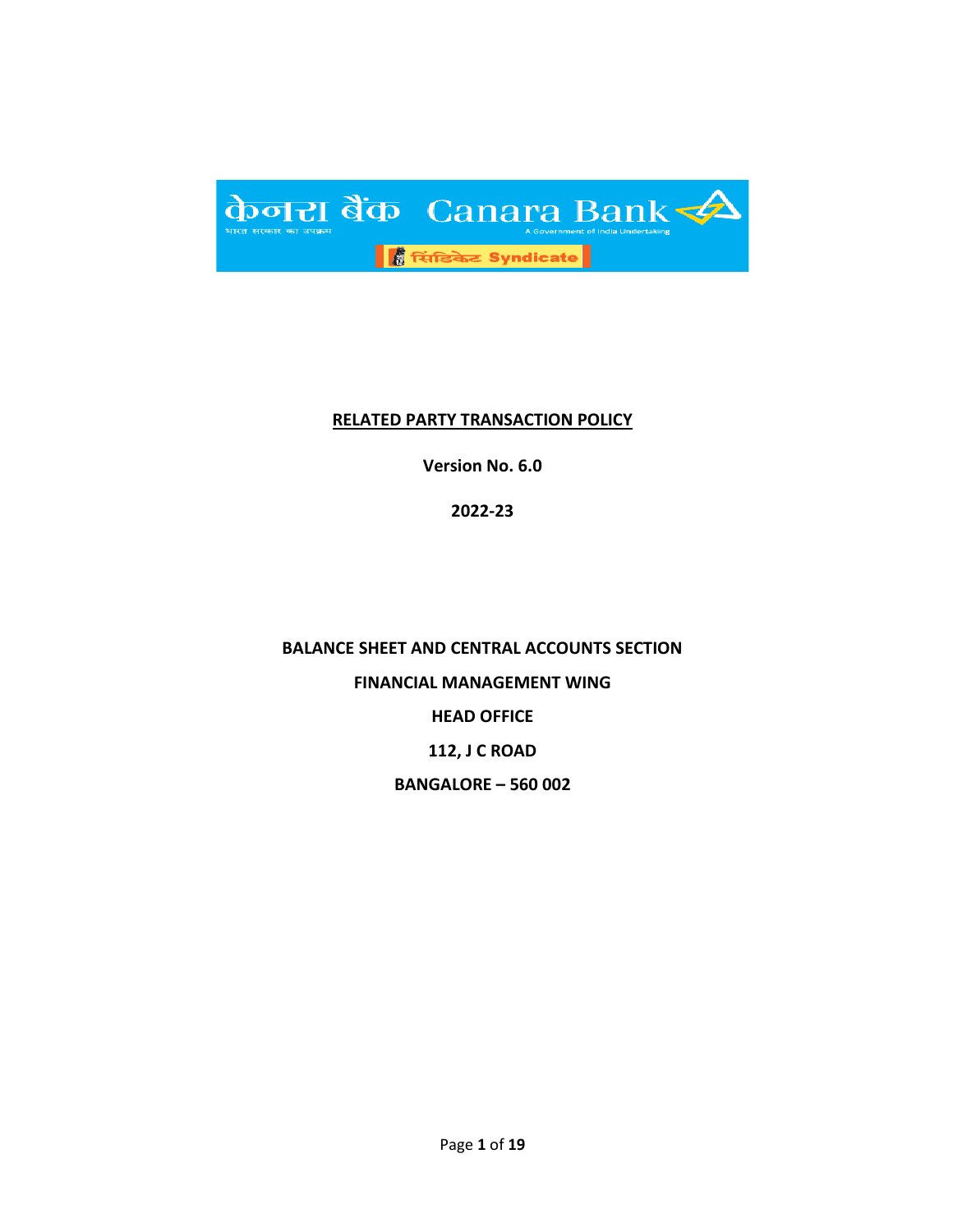# **CONTENTS**

| SI <sub>No</sub> | <b>Contents</b>                                                            | Page No        |
|------------------|----------------------------------------------------------------------------|----------------|
| $\mathbf{1}$     | Preface                                                                    | 3              |
| $\overline{2}$   | Legal Framework                                                            | 3              |
| 3                | Objective                                                                  | 4              |
| 4                | Scope of Application                                                       | 4              |
| 5                | Definitions                                                                | 4              |
| 6                | Policy                                                                     | $\overline{7}$ |
| 7                | Details required for ascertaining related party                            | 9              |
| 8                | <b>Types of Transactions covered</b>                                       | 9              |
| 9                | Identification of potential Related Party Transactions                     | 10             |
| 10               | <b>Material Related Party Transaction</b>                                  | 11             |
| 11               | Review and Approval of Related Party Transactions                          | 11             |
| 12               | Related Party Transactions without the prior approval under this<br>Policy | 13             |
| 13               | <b>Disclosure</b>                                                          | 13             |
| 14               | Records relating to Related Party/Supporting documents                     | 14             |
| 15               | Interpretation                                                             | 14             |
| 16               | <b>Secrecy Provisions</b>                                                  | 15             |
|                  | Annexure 1                                                                 | 16             |
|                  | Annexure 2                                                                 | 18             |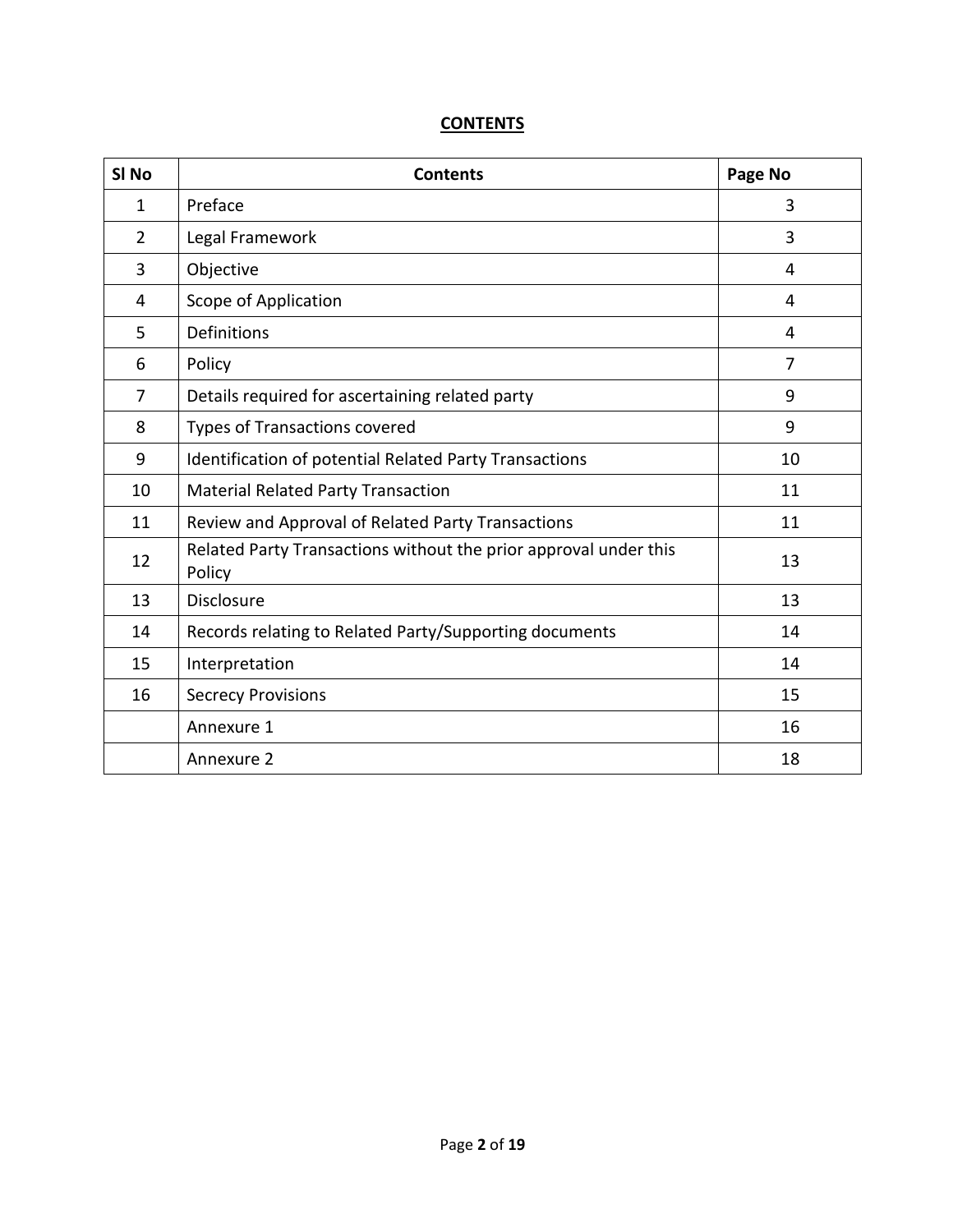# **1. Preface**

The Board of Directors **(the "Board")** of Canara Bank has adopted the following policy and procedures with regard to Related Party Transactions as defined below in accordance with SEBI Notification on Listing Obligations And Disclosure Requirements) Regulations, 2015, as part of corporate governance norms. Bank shall comply Regulation 23 on Related Party Transactions to the extent it doesn't violate our respective statutes and guidelines or directives issued by regulatory authorities as the Bank is not a Company, but body corporate constituted under the Banking Companies (Acquisition and Transfer of Undertakings) Act, 1970 and is regulated by Reserve Bank of India. The policy shall be subject to review/ratification in accordance with the procedure set forth below in order to ensure the transparency and procedural fairness of such transactions. The Board has decided that the Audit Committee of the Board will review/ratify and may amend this policy from time to time.

# **2. Legal Framework**

In terms of Security Exchange Board of India (SEBI) circular No. SEBI/ LAD-NRO/ GN/2015-16/ 013 dated 02 September 2015, it is mandatory for the listed entities to formulate a policy on materiality of related party transactions and also on dealing with Related Party Transactions *including clear threshold limits duly approved by the board of directors and such policy shall be reviewed by the board of directors at least once every three years and updated accordingly*.

And Latest SEBI circular no. SEBI/HO/CFD/CMD1/CIR/P/2021/662 dated 22.11.2021 on Disclosure obligations of listed entities in relation to Related Party Transactions.

However, in case of Public Sector Banks (being Listed Entities), Related Party Transactions are governed by the Reserve Bank of India, vide its –

- $\checkmark$  Circular No. DBOD.No.BP.BC.89/21.04.018/2002-03, dated 29.03.2003 on Guidelines on Compliance with Accounting Standards(AS) by Banks;
- $\checkmark$  Master Circular No. DBR.BP.BC No.23 /21.04.018/2015-16, dated 01.07.2015 on Disclosures in Financial Statements – Notes to Accounts;
- $\checkmark$  Master Direction No. RBI/DOR/2021-22/83 DOR.ACC.REC.No.45/21.04.018/2021-22 August 30, 2021 (Updated as on November 15, 2021) on Master Direction on Financial Statements - Presentation and Disclosures.

*All the regulatory and statutory requirement are included and complied in this policy. Further, any additional requirement mandated as per the guidelines of the RBI, SEBI, other regulators or Ministry of Finance that are communicated subsequent to the adoption of the policy shall automatically form part and parcel of the Policy and the Bank shall have to comply with all such additional requirements.*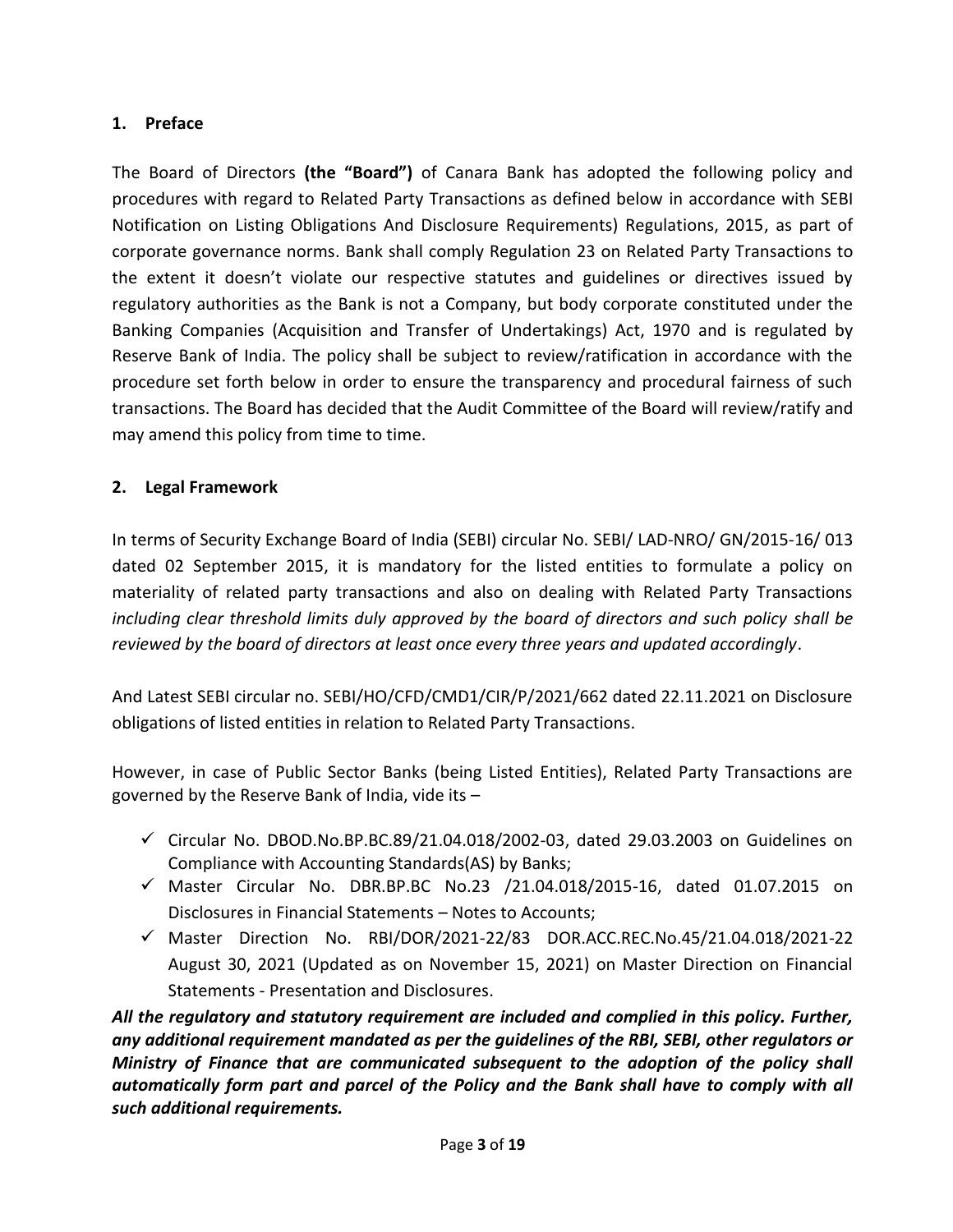# **3. Objective**

The policy has been framed as per the requirements of the Listing Regulations entered into by the Bank with the Stock Exchanges effective from 1<sup>st</sup> December 2015 and intended to ensure proper approval and reporting of transactions between the Bank and its Related Parties. Such transactions shall be appropriate only if they are in the best interest of the Bank and its shareholders.

# **4. Scope of Application**

The policy shall be applicable to the transactions made with;

- a) Board of Directors and their relatives;
- b) Key management Personnel (KMP) of the Bank and their relatives; and
- c) Related parties, as defined hereinafter.

# **5. Definitions**

**5.1 "Arm's length transaction**" "Arm's length transaction" means a transactions between two related parties that is conducted as if they were unrelated, so that there is no conflict of interest.

**5.2 "Associate company",** means a company in which the Bank has a significant influence, but which is not a subsidiary company of the Bank and includes a joint venture company. Explanation— "significant influence" means control of at least twenty percent of total share capital, or of business decisions under an agreement;

**5.3 "Audit Committee of the Board (ACB)"** means Committee of Board constituted by the Board of Directors as per the guidelines of the Reserve Bank of India (RBI) and the Government of India (GOI). The ACB provides direction as well as overseeing the operation of the total audit function of the Bank, which includes the organization, operationalization and quality control of internal audit and inspection within the Bank and follow up on the statutory/external audit of the Bank.

**5.4 "Board"** means Board of Directors of the Bank in terms of Section 9 (3) of the Banking Companies (Acquisition and Transfer of Undertakings) Act, 1970.

**5.5 "Control"** shall include the right to appoint majority of the directors or to control the management or policy decisions exercisable by a person or persons acting individually or in concert, directly or indirectly, including by virtue of their shareholding or management rights or shareholders agreements or voting agreements or in any other manner;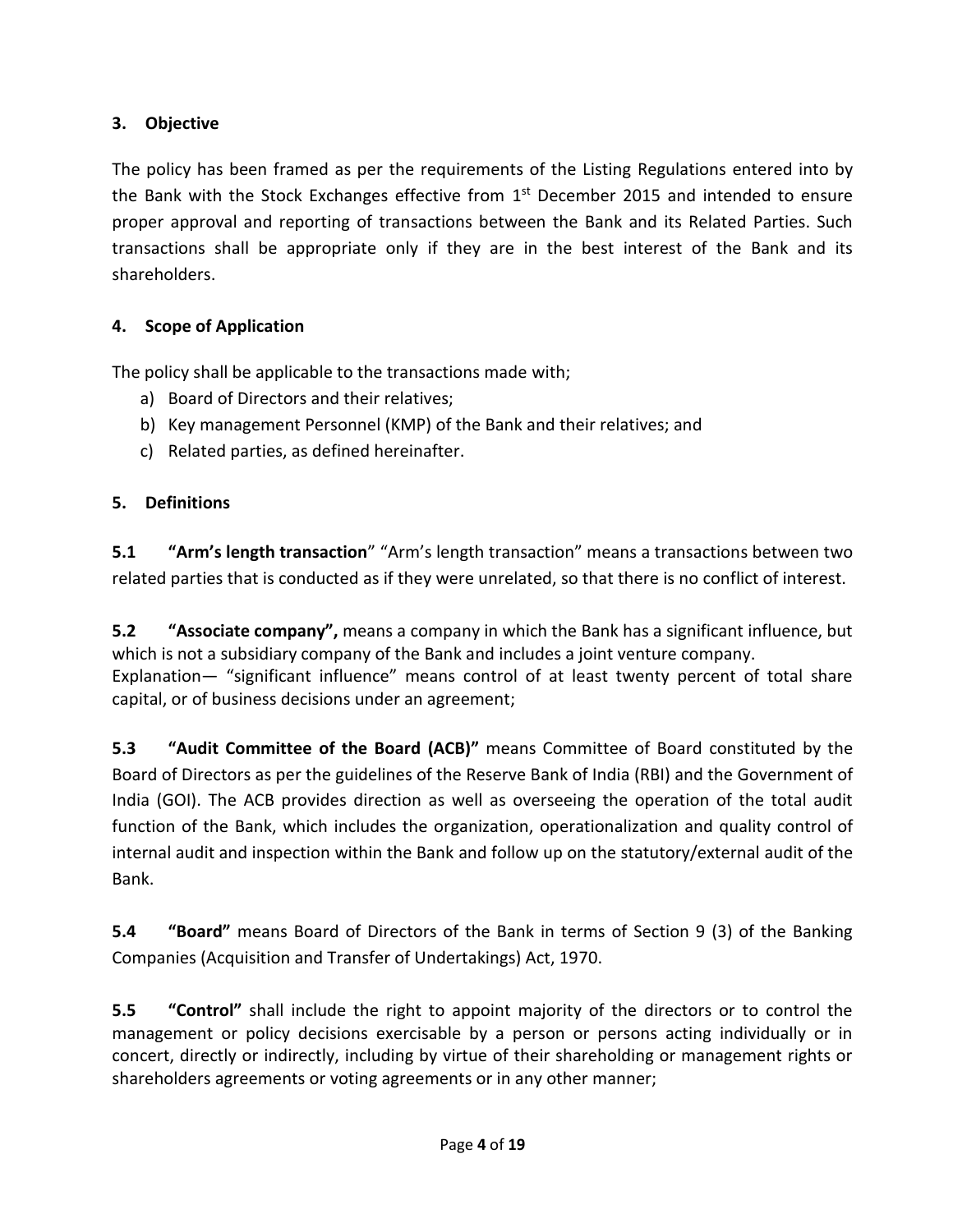**5.6 "Joint Venture"** means a contractual arrangement whereby two or more parties undertake an economic activity, which is subject to joint control.

- **5.7 "Key Managerial Personnel (KMP)"** shall mean the following whole time key management personnel of the Bank:
	- (i) Chairman and Managing Director;
	- (ii) Managing Director and Chief Executive Officer;
	- (iii) Executive Director;
	- (iv) Chief Finance Officer (CFO); and
	- (v) Company Secretary / Board Secretary;

**5.8 "Listing Agreement"** shall mean the listing agreement for equity executed by the Bank with BSE Limited and National Stock Exchange of India Limited, as per the SEBI (LODR) regulations 2015, where the equity share of the Bank is listed.

# **5.9** *"Material Related Party Transaction" means a transaction with a related party shall be considered material, if the transaction(s) to be entered into individually or taken together with previous transactions during a financial year, exceeds rupees one thousand crore or ten per cent of the annual consolidated turnover of the listed entity as per the last audited financial statements of the listed entity, whichever is lower."*

Notwithstanding the above, a transaction involving payments made to a related party with respect to brand usage or royalty shall be considered material if the transaction(s) to be entered into individually or taken together with previous transactions during a financial year, exceed five percent of the annual consolidated turnover of the listed entity as per the last audited financial statements of the listed entity.

**5.10 "Office or place of profit",** "Office or place of profit" means any office or place—

- (i) Where such office or place is held by a KMP, and receives from the Bank anything by way of remuneration over and above the remuneration to which he is entitled as KMP, by way of salary, fee, incentives, perquisites, any rent-free accommodation, or otherwise as may be fixed by the Central Government from time to time;
- (ii) where such office or place is held by an individual other than KMP or by any firm, private company or other body corporate, if the individual, firm, private company or body corporate holding it receives from the Bank anything by way of remuneration, salary, fee, commission, perquisites, any rent-free accommodation, or otherwise;

**5.11 "Policy"** means Related Party Transaction Policy.

**5.12 "Reserve Bank of India"** shall mean Reserve Bank of India as constituted under the Reserve Bank of India Act, 1934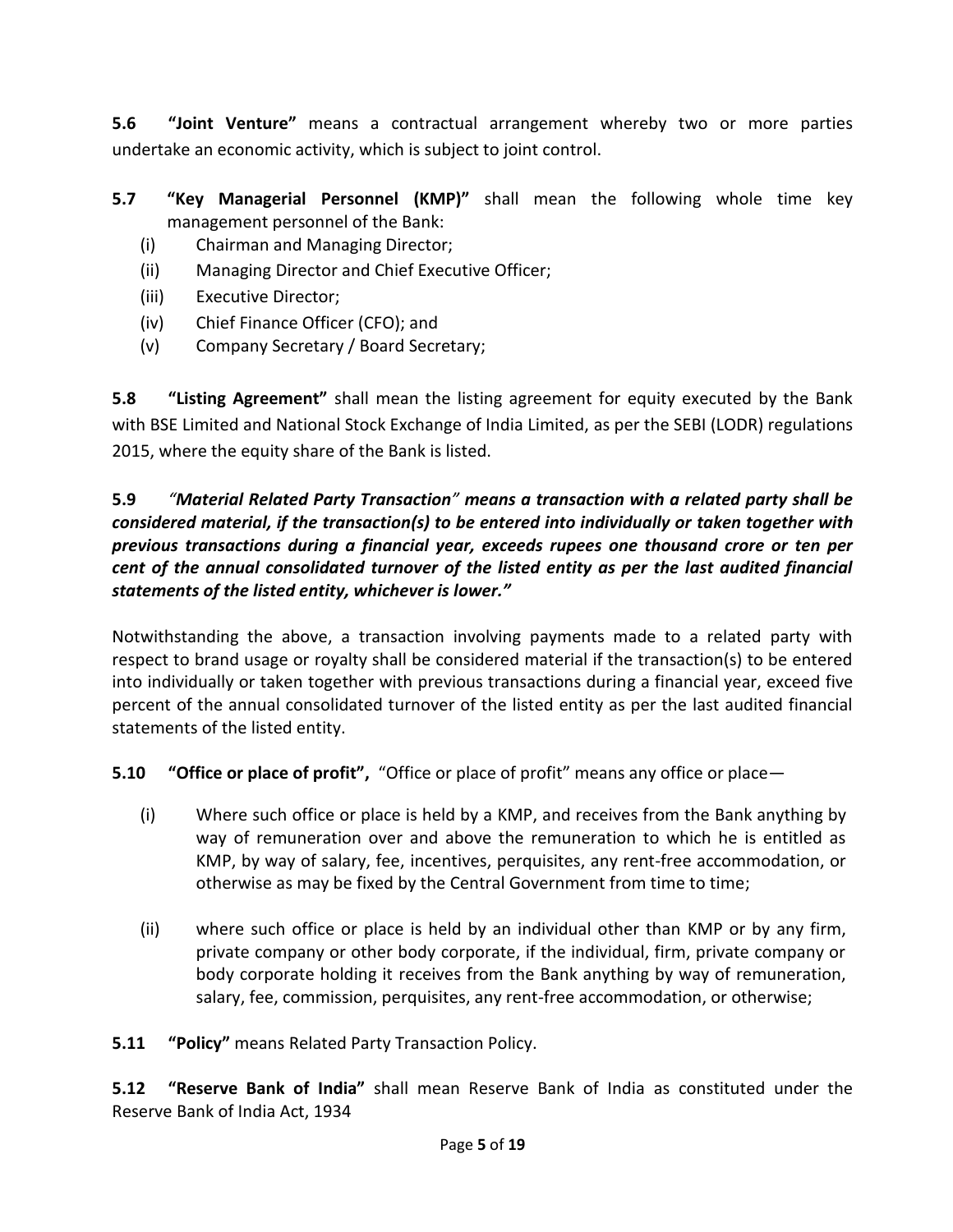#### **5.13 Related Party**" shall include:

- i. a director or his relative ;
- ii. a key managerial personnel or his relative ;
- iii. a firm, in which a director of the Bank or his relative is a partner ;
- iv. a private company in which a director of the Bank is a member or director ;
- v. a public company in which a director of the Bank is a director or holds along with his relatives, more than two per cent of its paid-up share capital;
- vi. any Body Corporate whose Board of directors, managing director, or manager is accustomed to act in accordance with the advice, directions or instructions of a director of the Bank ;
- vii. any person under whose advice, directions or instructions a director or manager is accustomed to act :
- viii. Provided that nothing in sub-clauses (vi) and (vii) shall apply to the advice, directions or instructions given in a professional capacity ;
- ix. any company which is  $-$ 
	- (A) a subsidiary or an associate company of the Bank; or
	- (B) a subsidiary of a Company which is also a subsidiary of the Bank;

Parties are considered to be related if one party has the ability to control the other party or exercise significant influence over the other party, directly or indirectly, in making financial and/or Operating decisions.

#### *"Provided that:*

- *a. any person or entity forming a part of the promoter or promoter group of the listed entity; or*
- *b. any person or any entity, holding equity shares:*
	- *i) of twenty per cent or more; or*
	- *ii) of ten per cent or more, with effect from April 1, 2023;*

*in the listed entity either directly or on a beneficial interest basis as provided under section 89 of the Companies Act, 2013, at any time, during the immediate preceding financial year; shall be deemed to be a related party:"*

**5.14 "Relative"** means a person defined under Section 45 S(3) of RBI Act, 1934 and shall includes:

- i. Members of a Hindu Undivided Family;
- ii. Spouse;
- iii. Father (including step-father);
- iv. Mother (including step-mother);
- v. Son (including step-son);
- vi. Son's wife;
- vii. Daughter;
- viii. Daughter's husband;
- ix. Brother (including step-brother);
- x. Sister (including step-sister).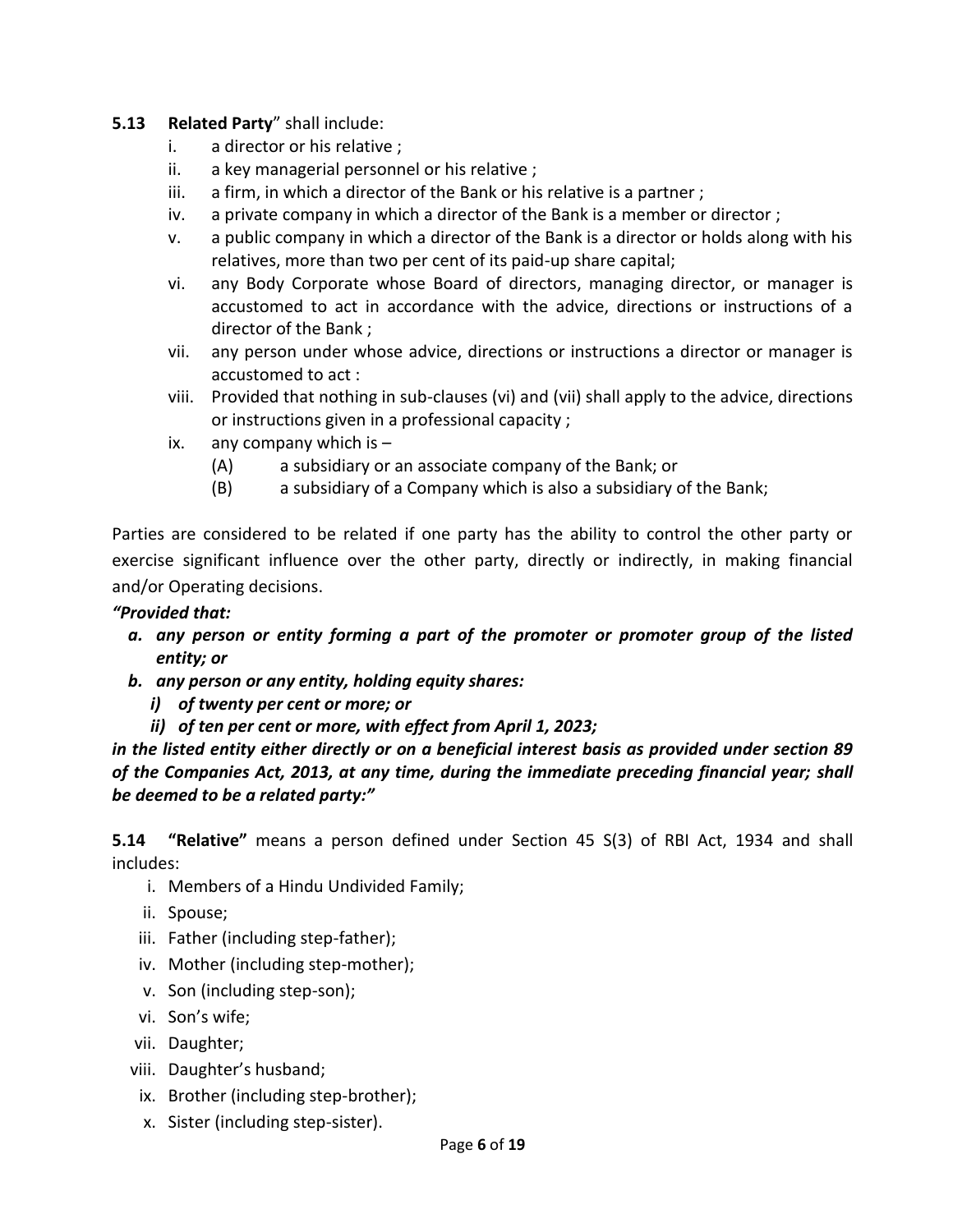**5.15** "**Related Party Transaction***" would mean a transaction involving a transfer of resources, services or obligations between:*

- *(i) a listed entity or any of its subsidiaries on one hand and a related party of the listed entity or any of its subsidiaries on the other hand; or*
- *(ii) a listed entity or any of its subsidiaries on one hand, and any other person or entity on the other hand, the purpose and effect of which is to benefit a related party of the listed entity or any of its subsidiaries, with effect from April 1, 2023;*

*regardless of whether a price is charged and a "transaction" with a related party shall be construed to include a single transaction or a group of transactions in a contract:*

*Provided that the following shall not be a related party transaction:* 

- *a) the issue of specified securities on a preferential basis, subject to compliance of the requirements under the Securities and Exchange Board of India (Issue of Capital and Disclosure Requirements) Regulations, 2018;*
- *b) the following corporate actions by the listed entity which are uniformly applicable/offered to all shareholders in proportion to their shareholding:*
	- *i. payment of dividend; ii. subdivision or consolidation of securities; iii. issuance of securities by way of a rights issue or a bonus issue; and*
	- *iv. buy-back of securities.*
- *c) acceptance of fixed deposits by banks/Non-Banking Finance Companies at the terms uniformly applicable/offered to all shareholders/public, subject to disclosure of the same along with the disclosure of related party transactions every six months to the stock exchange(s), in the format as specified by the Board:*

*Provided further that this definition shall not be applicable for the units issued by mutual funds which are listed on a recognised stock exchange(s).*

**5.16 "Subsidiary"** means a company in which the Bank:

- a) controls the composition of the Board of Directors; or
- b) exercises or controls more than one-half of the total share capital either at its own or together with one or more of its subsidiary companies

For the purpose of this clause a subsidiary shall be considered as material if the subsidiary, whose income or net worth exceeds ten percent of the consolidated income or net worth respectively, of the listed entity and its subsidiaries in the immediately preceding accounting year.

# **6. Policy**

All Related Party Transactions shall require prior approval of the Audit Committee of the Board in terms of Regulation 23 of the Listing Regulations.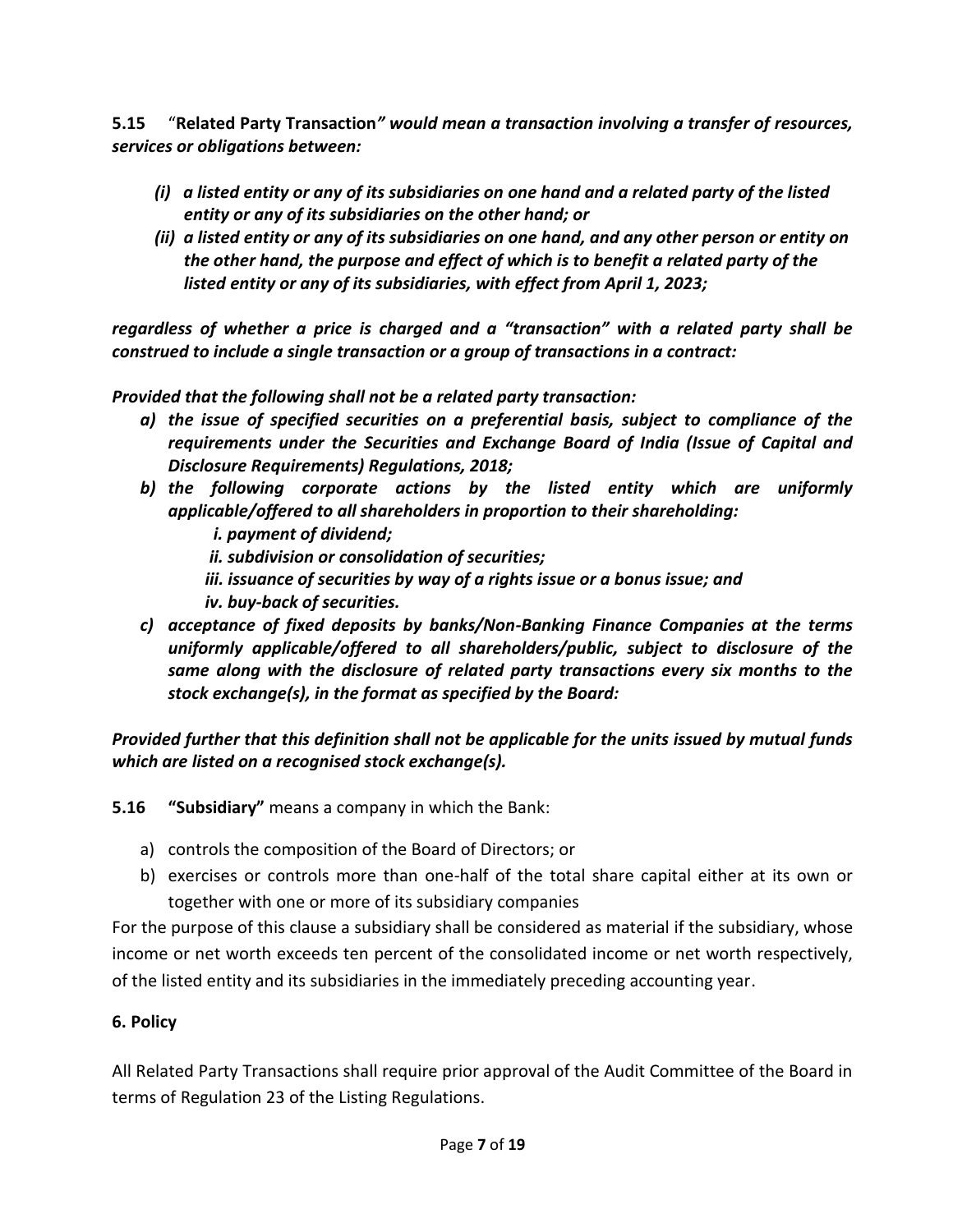*Provided further that:*

- *a) the audit committee of a listed entity shall define "material modifications" and disclose it as part of the policy on materiality of related party transactions and on dealing with related party transactions;*
- *b) a related party transaction to which the subsidiary of a listed entity is a party but the listed entity is not a party, shall require prior approval of the audit committee of the listed entity if the value of such transaction whether entered into individually or taken together with previous transactions during a financial year exceeds ten per cent of the annual consolidated turnover, as per the last audited financial statements of the listed entity;*
- *c) with effect from April 1, 2023, a related party transaction to which the subsidiary of a listed entity is a party but the listed entity is not a party, shall require prior approval of the audit committee of the listed entity if the value of such transaction whether entered into individually or taken together with previous transactions during a financial year, exceeds ten per cent of the annual standalone turnover, as per the last audited financial statements of the subsidiary;*
- *d) prior approval of the audit committee of the listed entity shall not be required for a related party transaction to which the listed subsidiary is a party but the listed entity is not a party, if regulation 23 and sub-regulation (2) of regulation 15 of these regulations are applicable to such listed subsidiary.*

# *Explanation: For related party transactions of unlisted subsidiaries of a listed subsidiary as referred to in (d) above, the prior approval of the audit committee of the listed subsidiary shall suffice."*

However, the Audit Committee may grant omnibus approval for Related Party Transactions proposed to be entered into by the company subject to the following conditions:

- **6.1** The Audit Committee shall lay down the criteria for granting the omnibus approval in line with the policy on Related Party Transactions of the Bank and such approval shall be applicable in respect of transactions which are repetitive in nature.
- **6.2** The Audit Committee shall satisfy itself the need for such omnibus approval and that such approval is in the interest of the company;
- **6.3** Such omnibus approval shall specify
	- The name/s of the related party, nature of transaction, period of transaction, maximum amount of transaction that can be entered into;
	- The indicative base price/current contracted price and the formula for variation in the price if any; and
	- Such other conditions as the Audit Committee may deem fit;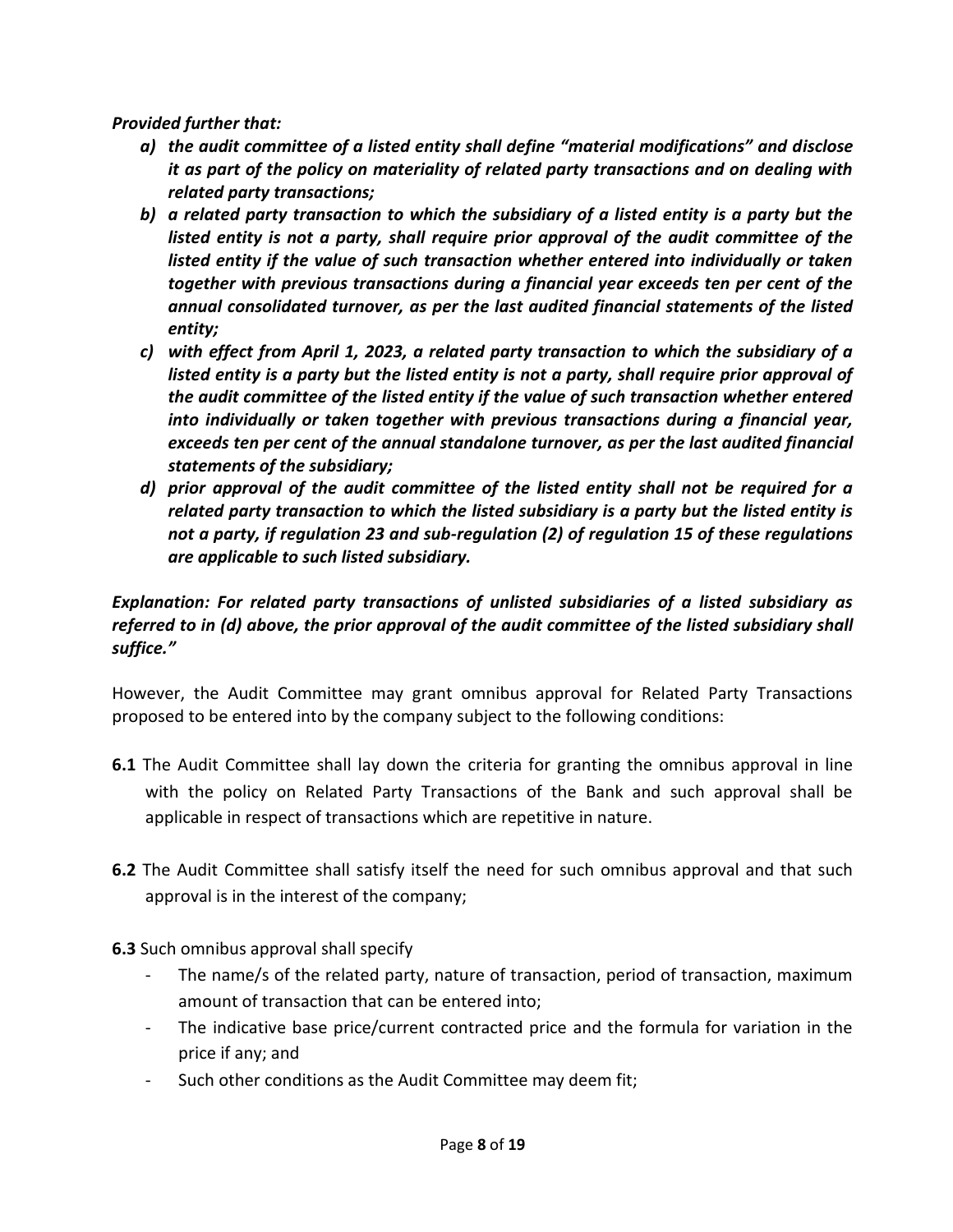Provided that where the need for Related Party Transaction cannot be foreseen and aforesaid details are not available. Audit Committee may grant omnibus approval for such transactions subject to their value not exceeding rupees one crore per transaction.

- **6.4** Audit Committee shall review, at least on a quarterly basis, the details of RPTs entered into by the company pursuant to each of the omnibus approval given.
- **6.5** Such omnibus approvals shall be valid for a period not exceeding one year and shall require fresh approvals after the expiry of one year.

# **7. Details required for ascertaining related party**

The following details shall be required for ascertaining the related party:

- 1) Declaration/Disclosure of interest by all the Directors and KMPs in the prescribed form (Annexure 2)
- 2) Declarations of relatives by all Directors and KMPs in the prescribed form (Annexure 2)
- 3) Declaration about a Firm in which a Director or his relative is a partner (Annexure 2)
- 4) Declaration about a private company in which a Director is a member or Director (Annexure 2)
- 5) Declaration regarding a public company in which a Director is a Director and holds along with the relatives more than 2% of the paid up share capital (Annexure 2)
- 6) Notice from Directors of any change in particulars of Directorship or in other positions during the year. (Annexure 2)
- 7) Details of any body corporate whose Board of Directors, Managing director of managers is accustomed to act in accordance with the advice, directions or instructions of a director of the Bank. (Annexure 2)
- 8) Details of any person on whose advice, directions or instructions a director is accustomed to act. (Annexure 2)
- 9) Provided that nothing in point no 7 & 8 shall apply to the advice, directions or instructions given in a professional capacity.
- 10) Details of any Company which is
	- A holding, subsidiary or an associate company of such company; or
	- A subsidiary of a holding company to which it is also a subsidiary.

### **8**. **Types of Transactions covered**

Under SEBI Listing Regulations, following shall also be covered:

1. Transfer of resources, services or obligations between a listed entity and a related party, regardless of whether a price is charged.

Further, a transaction with a related party shall be construed to include single transaction or a group of transactions in a contract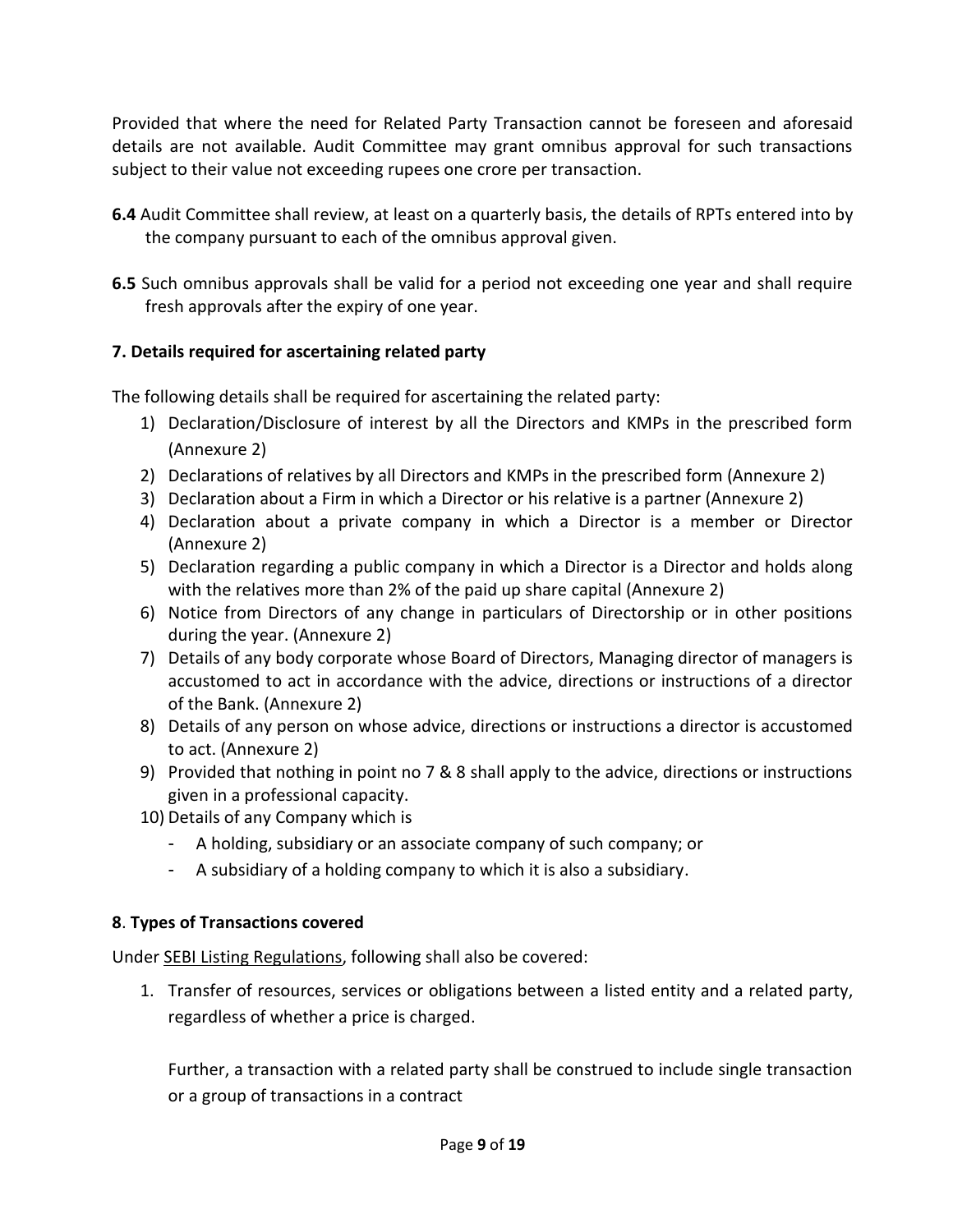Under Accounting Standard 18, all transactions involving transfer of resources or obligations between related parties, regardless of whether or not a price is charged shall be covered. To name a few:

- 1) Purchases or sales of goods (finished or unfinished);
- 2) Purchases or sales of fixed assets;
- 3) Rendering or receiving of services;
- 4) Agency arrangements;
- 5) Leasing or hire purchase arrangements;
- 6) Transfer of research and development;
- 7) License agreements;
- 8) Finance (including loans and equity contributions in cash or in kind);
- 9) Guarantees and Collaterals; and
- 10) Management contracts including for deputation of employees.

Pursuant to RBI Guidelines on Disclosure in Financial Statements - Notes to Accounts (Accounting Standard 18), the following transactions between related parties will be covered such as:

- i) Borrowings
- ii) Deposit
- iii) Placement of deposits
- iv) Advances
- v) Investments
- vi) Non-funded commitments
- vii) Leasing/HP arrangements availed
- viii) Leasing/HP arrangements provided
- ix) Purchase of fixed assets
- x) Sale of fixed assets
- xi) Interest paid
- xii) Interest received
- xiii) Rendering of services
- xiv) Receiving of services
- xv) Management contracts

### **9. Identification of potential Related Party Transactions**

Each Director and Key Managerial Personnel is responsible for providing notice to the Board or the Audit Committee, any potential Related Party Transaction involving him or her or his or her Relative, including any additional information about the transaction that the Board/ Audit Committee may reasonably request. The Audit Committee will determine whether the transaction does, in fact, constitute a Related Party Transaction requiring compliance with this policy.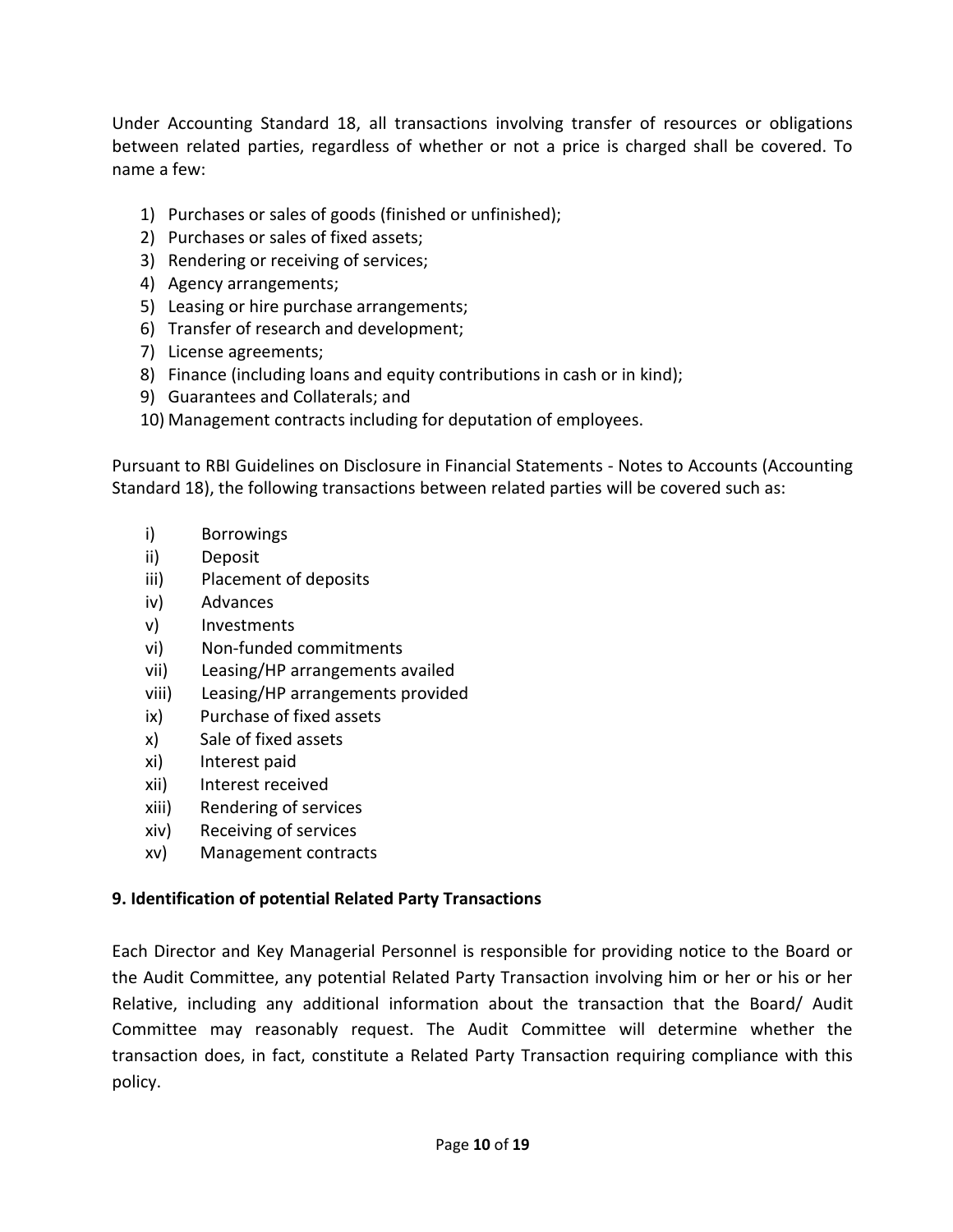The notice of any such potential Related Party Transaction should be given to the Board/Audit Committee well in advance so that the Audit Committee has adequate time to obtain and review information about the proposed transaction.

# **10. Material Related Party Transaction**

All related Party Transactions shall require prior approval of Audit Committee except those transactions exempted by the committee through omnibus specific approval.

*All material related party transactions and subsequent material modifications as defined by the audit committee shall require prior approval of the shareholders through resolution and no related party shall vote to approve such resolutions whether the entity is a related party to the particular transaction or not Provided that prior approval of the shareholders of a listed entity shall not be required for a related party transaction to which the listed subsidiary is a party but the listed entity is not a party, if regulation 23 and sub-regulation (2) of regulation 15 of these regulations are applicable to such listed subsidiary. Explanation: For related party transactions of unlisted subsidiaries of a listed subsidiary as referred above, the prior approval of the shareholders of the listed subsidiary shall suffice.*

"Provided that the requirements specified under this sub-regulation shall not apply in respect of a resolution plan approved under section 31 of the Insolvency Code, subject to the event being disclosed to the recognized stock exchanges within one day of the resolution plan being approved"

Provided that above provisions read with Point No 6 shall not be applicable in the following:

- 1. Transactions entered into between two government companies;
- 2. Transactions entered into between a holding company and its wholly owned subsidiary whose accounts are consolidated with such holding company and placed before the shareholders at the general meeting for approval.
- *3. Transactions entered into between two wholly-owned subsidiaries of the listed holding company, whose accounts are consolidated with such holding company and placed before the shareholders at the general meeting for approval.*

# **11. Review and Approval of Related Party Transactions**

Related Party Transactions will be referred to the next regularly scheduled meeting of Audit Committee for review and approval. Any member of the Committee who has a potential interest in any Related Party Transaction will recluse himself or herself and abstain from discussion and voting on the approval of the Related Party Transaction.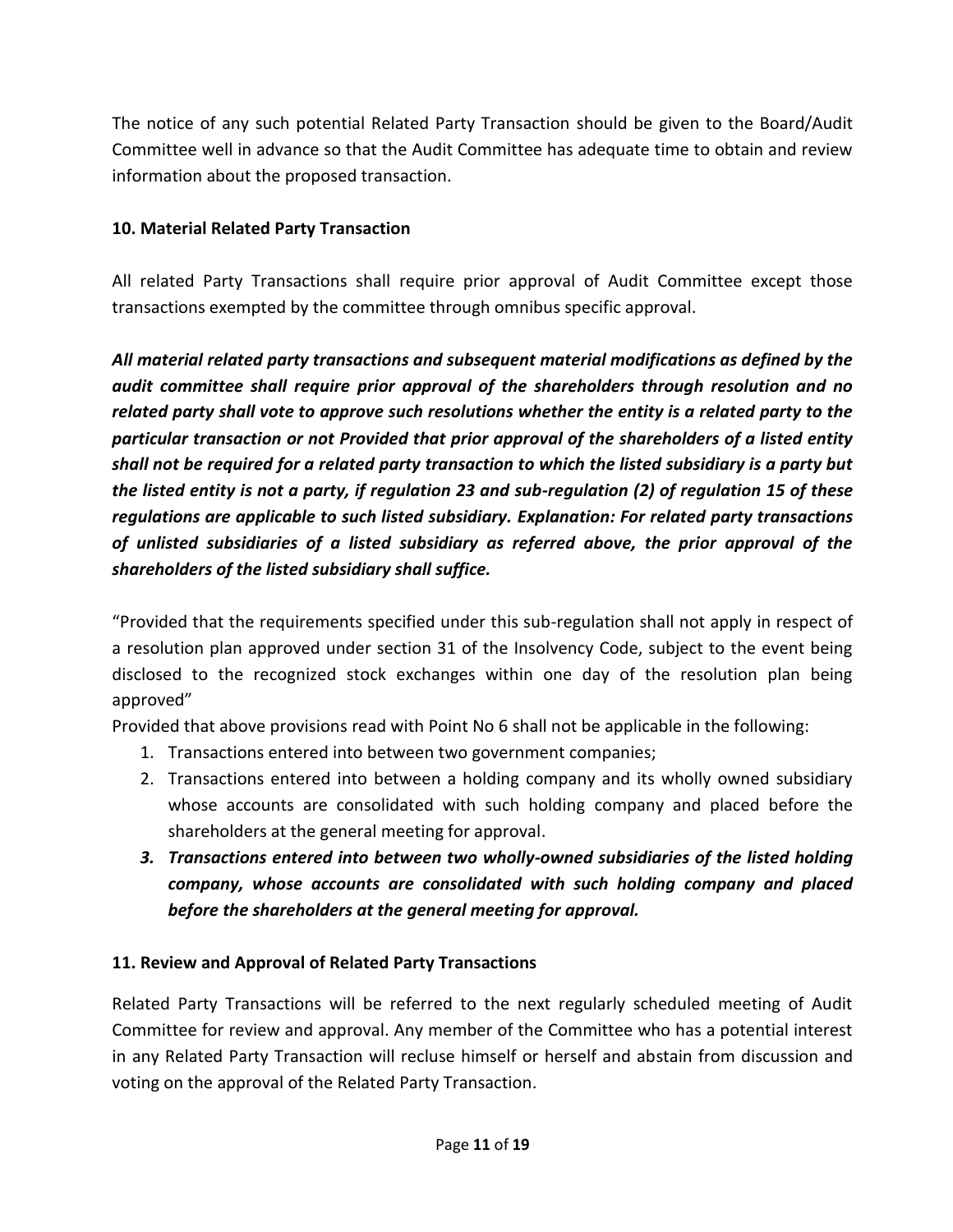To review a Related Party Transaction, the Committee will be provided with all relevant material information of the Related Party Transaction, including the terms of the transaction, the business purpose of the transaction, the benefits to the Bank and to the Related Party, and any other relevant matters. In determining whether to approve a Related Party Transaction, the Committee will consider the following factors, among others, to the extent relevant to the Related Party Transaction:

- Whether the terms of the Related Party Transaction are fair and on arm's length basis to the Bank and would apply on the same basis if the transaction did not involve a Related Party;
- $\clubsuit$  Whether there are any compelling business reasons for the Bank to enter into the Related Party Transaction and the nature of alternative transactions, if any;
- Whether the Related Party Transaction would affect the independence of an independent director;
- $\clubsuit$  Whether the proposed transaction includes any potential reputational risk issues that may arise as a result of or in connection with the proposed transaction;
- Whether the Bank was notified about the Related Party Transaction before its commencement and if not, why pre-approval was not sought and whether subsequent ratification is allowed and would be detrimental to the Bank; and
- $\clubsuit$  Whether the Related Party Transaction would present an improper conflict of interest for any Key Managerial Personnel of the Bank, taking into account the size of the transaction, the overall financial position of the Key Managerial Personnel's or other Related Party's interest in the transaction and the ongoing nature of any proposed relationship and any other factors the Board/Committee deems relevant.

If the Committee determines that a Related Party Transaction should be brought before the Board, or if the Board in any case decides to review any such matter or it is mandatory under any law for Board to approve the Related Party Transaction, then the considerations set forth above shall apply to the Board's review and approval of the matter, with such modification as may be necessary or appropriate under the circumstances.

Provided that, the following Related Party Transactions shall not require approval of Audit Committee or Shareholders: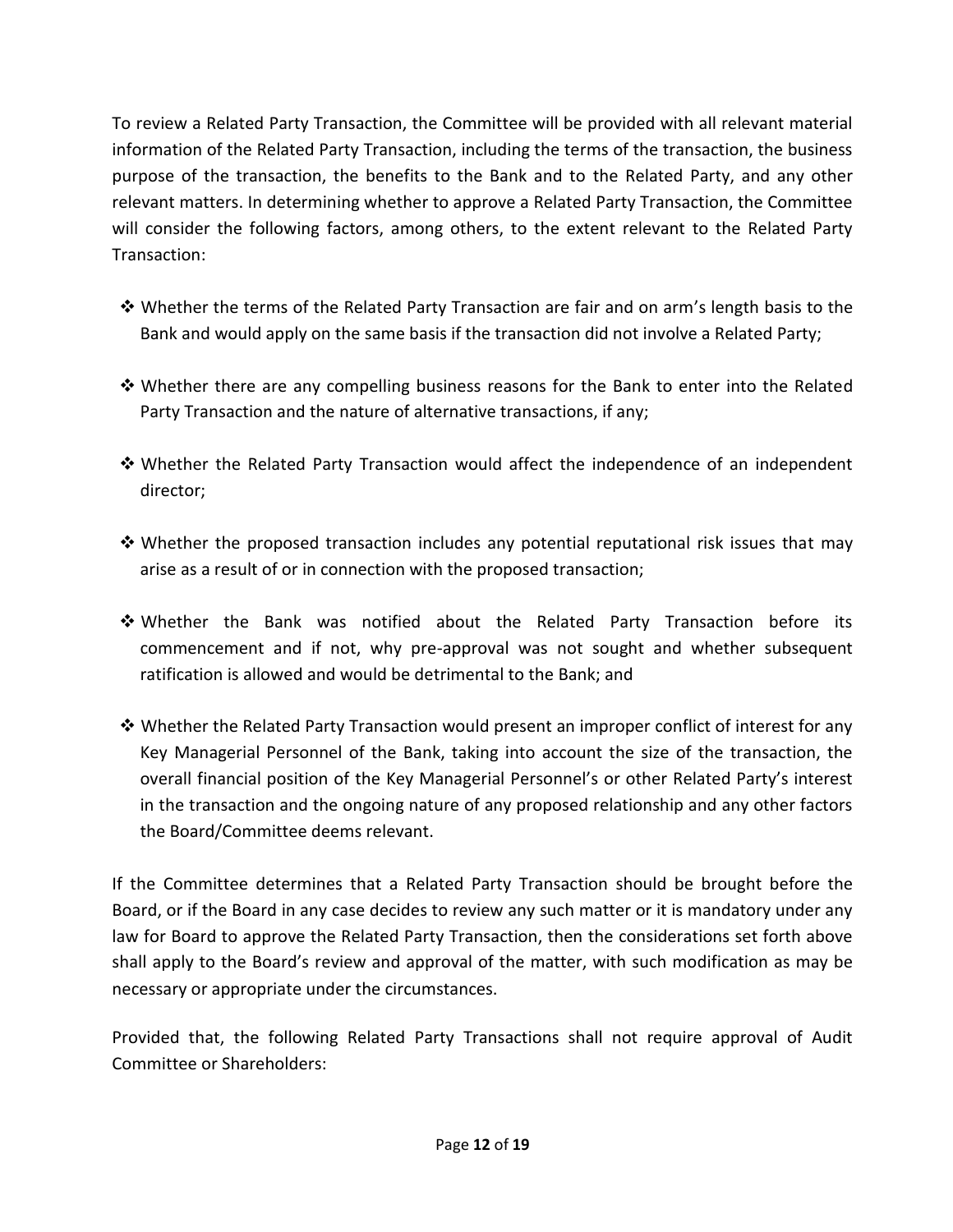- a. Any transaction that involves providing of compensation to a Key Managerial Personnel in connection with his or her duties to the Bank or any of its subsidiaries or associates, including the reimbursement of reasonable business and travel expenses incurred in the ordinary course of business.
- b. Any transaction in which the Related Party's interest arises solely from ownership of securities issued by the Bank and all holders of such securities receive the same benefits pro rata as the Related Party.

Notwithstanding the foregoing, if the related party transactions entered by KMP or their relatives individually or together with other transactions during a quarter exceeds 1 Crore, the same shall be placed before the Board of Directors of the Bank.

# **12. Related Party Transactions without the prior approval under this Policy**

In the event the Bank becomes aware of a Related Party Transaction with a Related Party that has not been approved under this Policy prior to its consummation, the matter shall be reviewed by the Committee. The Committee shall consider all the relevant facts and circumstances regarding the Related Party Transaction and shall evaluate all options available to the Bank, including ratification, revision or termination of the Related Party Transaction. The Committee shall also examine the facts and circumstances pertaining to the failure of reporting such Related Party Transaction to the Committee under this Policy, and shall take any such action it deems appropriate.

In any case, where the Committee determines not to ratify a Related Party Transaction that has been commenced without approval, the Committee, as appropriate, may direct additional actions including, but not limited to, immediate discontinuation or rescission of the transaction.

In connection with any review of a Related Party Transaction, the Audit Committee has the final authority to modify or waive any procedural requirements of this Policy.

### **13. Disclosure**

13.1 Necessary disclosures shall be made in the Annual Financial Statements as required under AS 18 and RBI guidelines (Annexure 1). Further, as required under the Listing Agreement, necessary details of all materially significant related party transactions which may have potential conflict with the interests of the Bank at large, shall also be also given in Report on Corporate Governance section in Annual Report.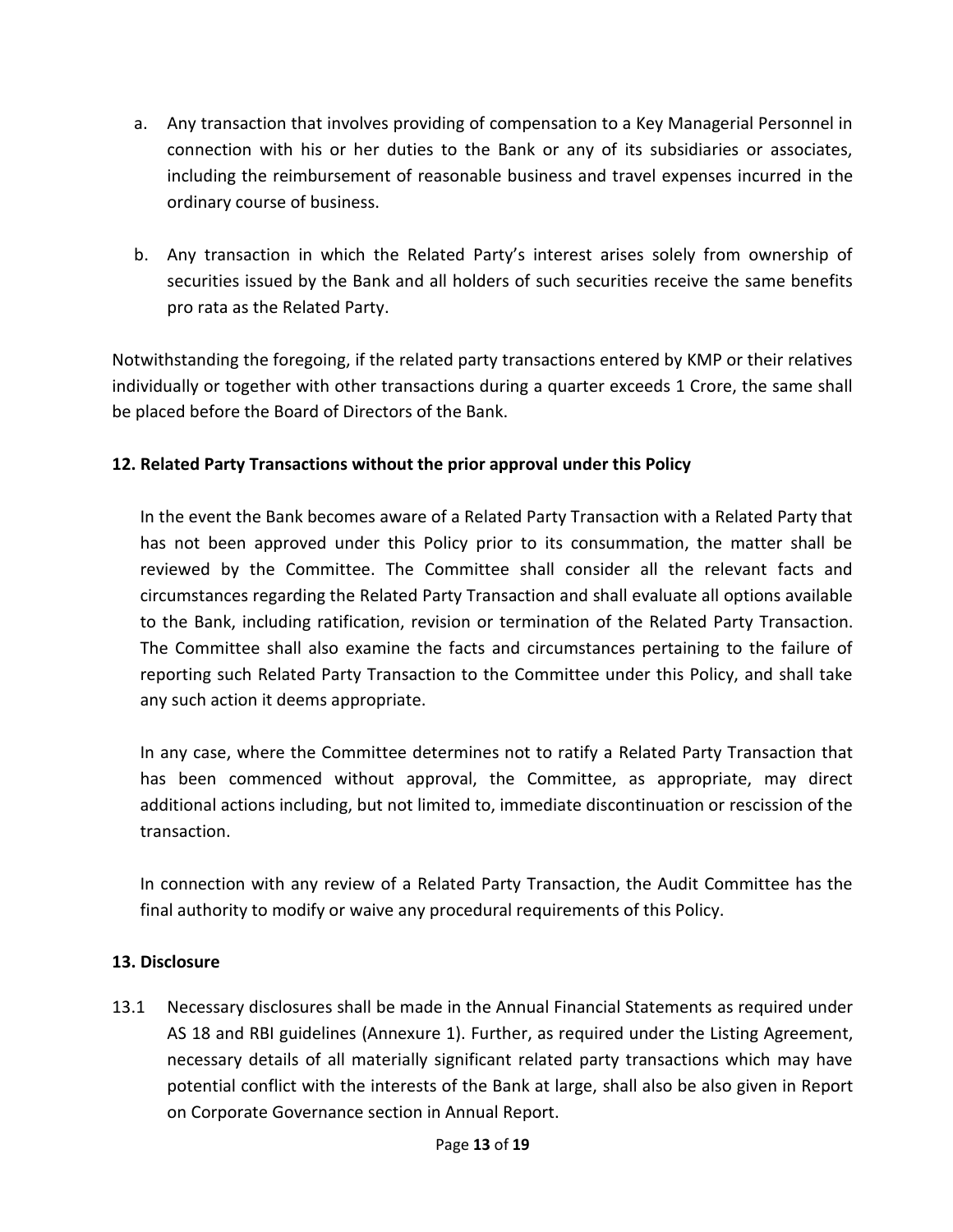- 13.2 Details of all material transactions with related parties shall be disclosed quarterly along with the compliance report on Corporate Governance.
- *13.3 The listed entity shall submit to the stock exchanges disclosures of related party transactions in the format as specified by the Board from time to time, and publish the same on its website:*

*Provided that a 'high value debt listed entity' shall submit such disclosures along with its standalone financial results for the half year:*

*Provided further that the listed entity shall make such disclosures every six months within fifteen days from the date of publication of its standalone and consolidated financial results:*

*Provided further that the listed entity shall make such disclosures every six months on the date of publication of its standalone and consolidated financial results with effect from April1, 2023."*

*However, Listed banks shall not be required to provide the disclosures with respect to related party transactions involving loans, inter-corporate deposits, advances or investments made or given by the listed banks.*

13.4 The Bank shall disclose the policy on dealing with related party transactions on its website and a web link thereto shall be provided in the Annual Report.

### **14. Records relating to Related Party/Supporting documents**

All disclosures, supporting documents shall be preserved for a period of eight years from the end of the financial year to which it relates and shall be kept in the custody of the BSCA Section or any other person authorized by the Board for the purpose.

Agreement or other supporting documents along with proper justification of the transaction being on arm's length basis in the ordinary course of business at a prevailing market rate shall also be preserved for a period of 8 years from the end of the financial year to which it relates and shall be kept in the custody of the BSCA Section or any other person authorized by the Board for the Purpose

#### **15. Interpretation**

In any circumstances where the terms of these policies and procedures differ from any existing or newly enacted law, rule, regulation or standard governing the Bank, the law, rule, regulation or standard will take precedence over these policies and procedure until such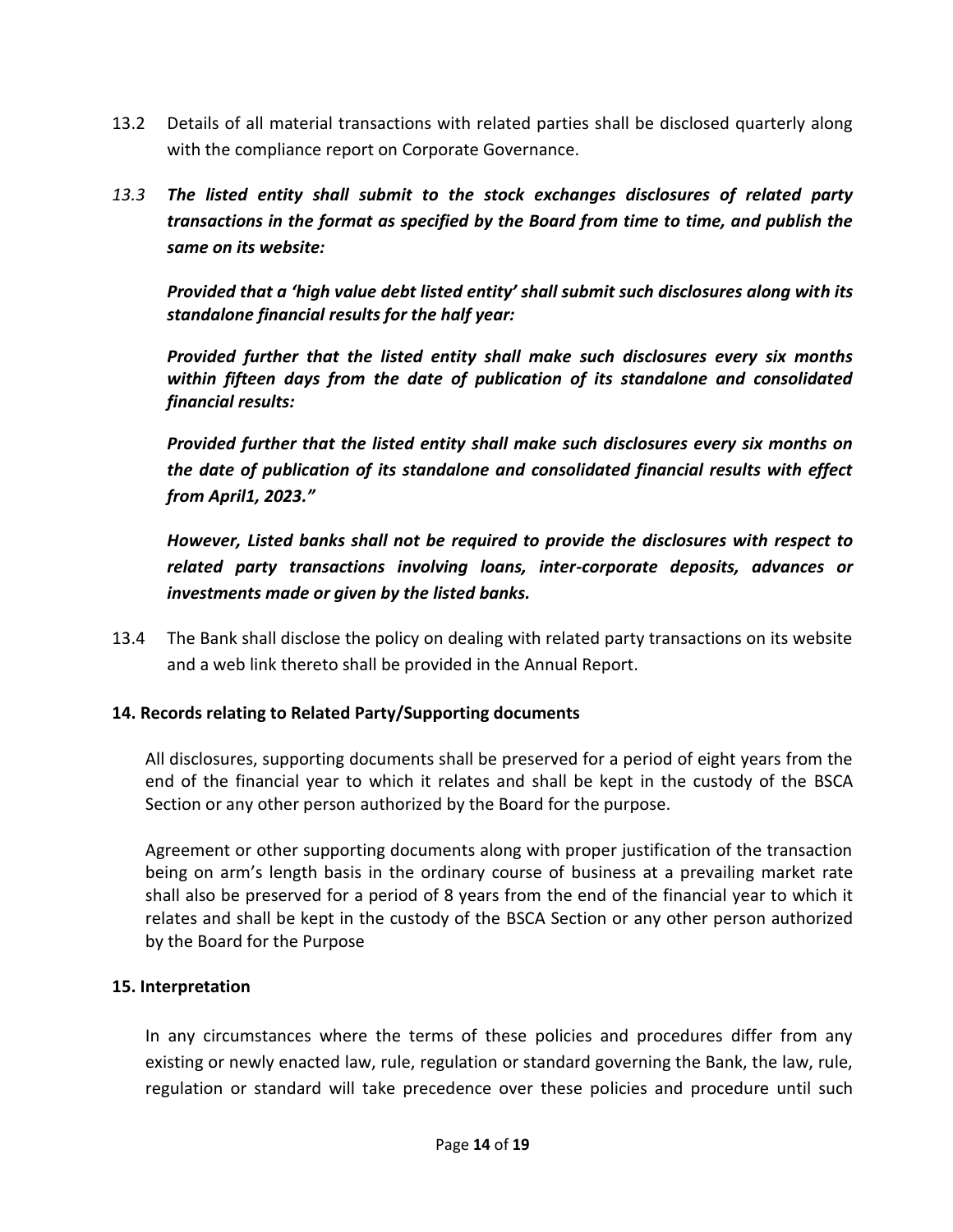time as these policies and procedures are changed to confirm to the law, rule, regulation or standard.

#### **16. Secrecy Provisions**

In terms of paragraph 5 of Accounting Standard 18, the disclosure requirements do not apply in circumstances when providing such disclosures would conflict with the reporting enterprise's duties of confidentiality as specifically required in terms of statute, by regulator or similar competent authority. In terms of Paragraph 6 of Accounting Standard 18, in case a statute or the RBI or SEBI prohibits the Banks from disclosing certain information which is required to be disclosed, non-disclosure of such information would not be deemed as noncompliance with the requirements of Accounting Standard 18. It is clear from the above that on account of the judicially recognized common law duty of the banks to maintain the confidentiality of the customer details, they need not make such disclosures. In view of the above, where the disclosures under the Accounting Standards are not aggregated disclosures in respect of any category of related party i.e., where there is only one entity in any category of related party, banks need not disclose any details pertaining to that related party other than the relationship with that related party.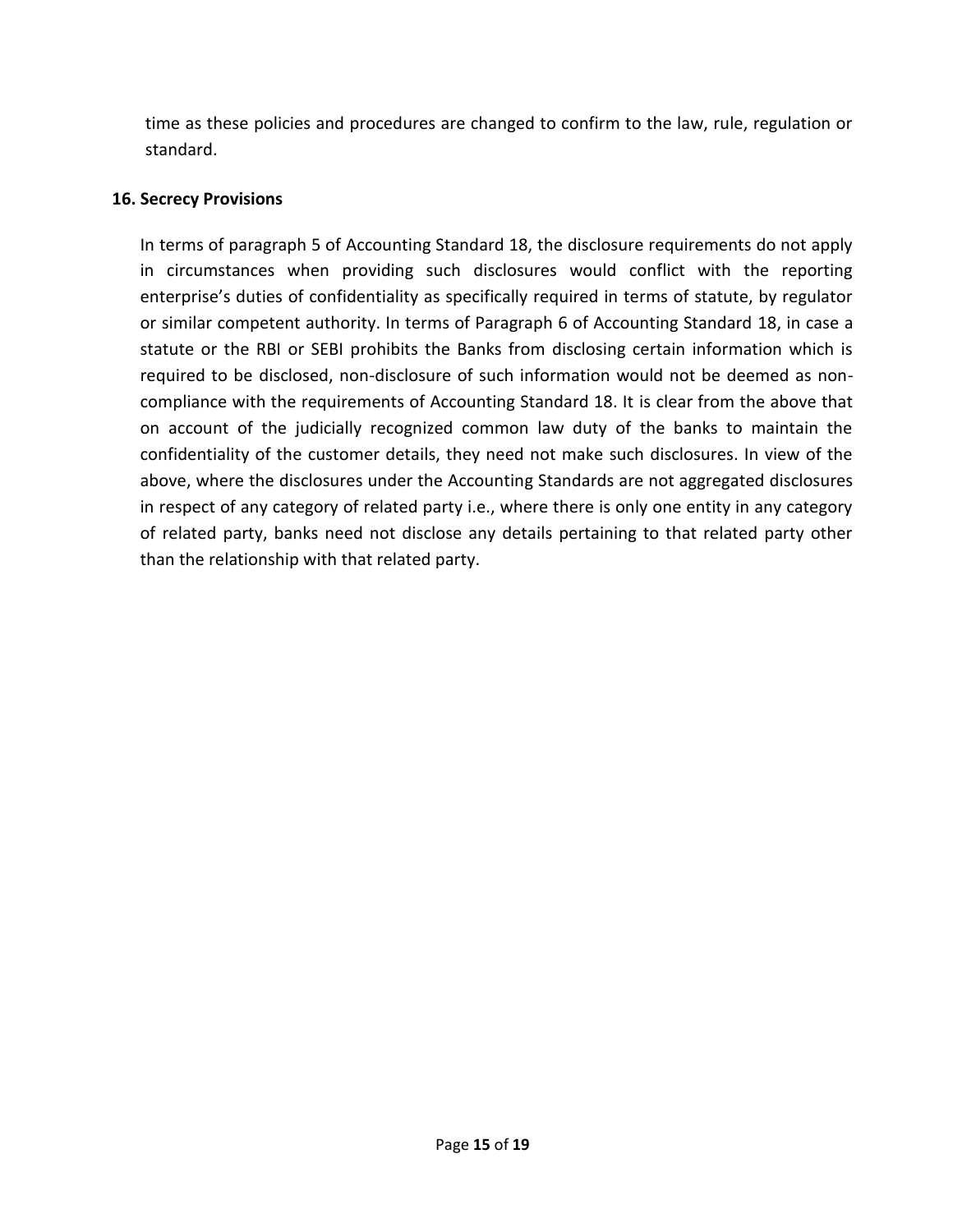#### **Annexure 1**

# **Format for Related Party Disclosures**

The manner of disclosures required by paragraphs 23 and 26 of AS 18 is illustrated below. It may be noted that the format is merely illustrative and is not exhaustive.

|                                      |                                                      |                     |                                         | (Amount in INR Crore) |                            |              |
|--------------------------------------|------------------------------------------------------|---------------------|-----------------------------------------|-----------------------|----------------------------|--------------|
| Items /<br><b>Related Party</b>      | <b>Parent</b><br>(as per<br>ownership<br>or control) | <b>Subsidiaries</b> | Associates/<br>Joint<br><b>Ventures</b> | KMP@                  | <b>Relatives</b><br>of KMP | <b>Total</b> |
| Borrowings#                          |                                                      |                     |                                         |                       |                            |              |
| Deposit#                             |                                                      |                     |                                         |                       |                            |              |
| Placement of<br>deposits#            |                                                      |                     |                                         |                       |                            |              |
| Advances#                            |                                                      |                     |                                         |                       |                            |              |
| Investments#                         |                                                      |                     |                                         |                       |                            |              |
| Non funded<br>commitments#           |                                                      |                     |                                         |                       |                            |              |
| Leasing<br>arrangements<br>availed#  |                                                      |                     |                                         |                       |                            |              |
| Leasing<br>arrangements<br>provided# |                                                      |                     |                                         |                       |                            |              |
| Purchase of<br>fixed assets          |                                                      |                     |                                         |                       |                            |              |
| Sale of fixed<br>assets              |                                                      |                     |                                         |                       |                            |              |
| Interest paid                        |                                                      |                     |                                         |                       |                            |              |
| Interest<br>received                 |                                                      |                     |                                         |                       |                            |              |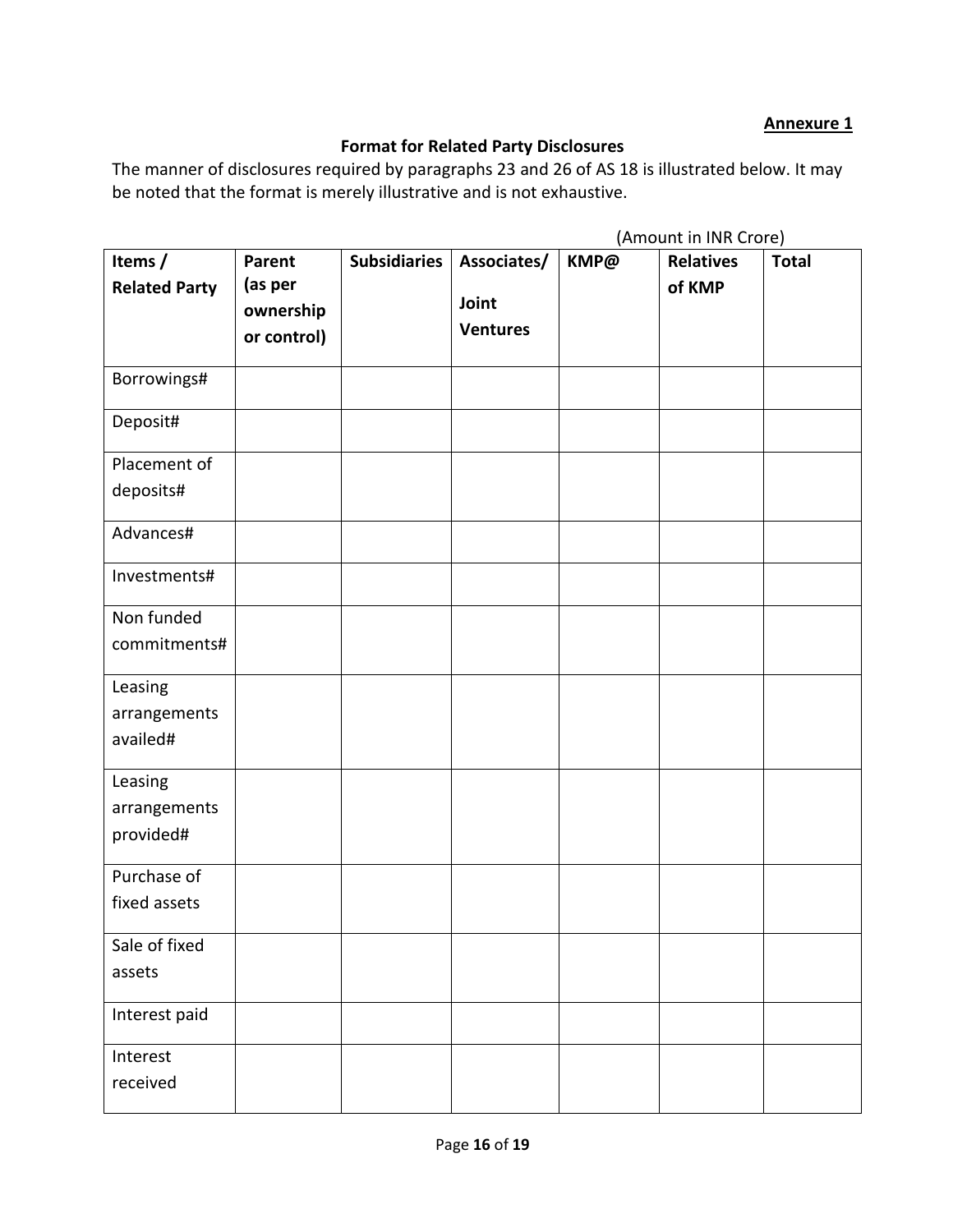| Items /<br><b>Related Party</b> | Parent<br>(as per<br>ownership<br>or control) | <b>Subsidiaries</b> | Associates/<br>Joint<br><b>Ventures</b> | KMP@ | <b>Relatives</b><br>of KMP | <b>Total</b> |
|---------------------------------|-----------------------------------------------|---------------------|-----------------------------------------|------|----------------------------|--------------|
| Rendering of                    |                                               |                     |                                         |      |                            |              |
| services*                       |                                               |                     |                                         |      |                            |              |
| Receiving of                    |                                               |                     |                                         |      |                            |              |
| services*                       |                                               |                     |                                         |      |                            |              |
| Management                      |                                               |                     |                                         |      |                            |              |
| contracts*                      |                                               |                     |                                         |      |                            |              |

**Note:** Where there is only one entity in any category of related party, banks need not disclose any details pertaining to that related party other than the relationship with that related party

\* Contract services etc. and not services like remittance facilities, locker facilities etc.

@ Whole time directors of the Board and CEOs of the branches of foreign banks in India.

# The outstanding at the year-end and the maximum during the year are to be disclosed.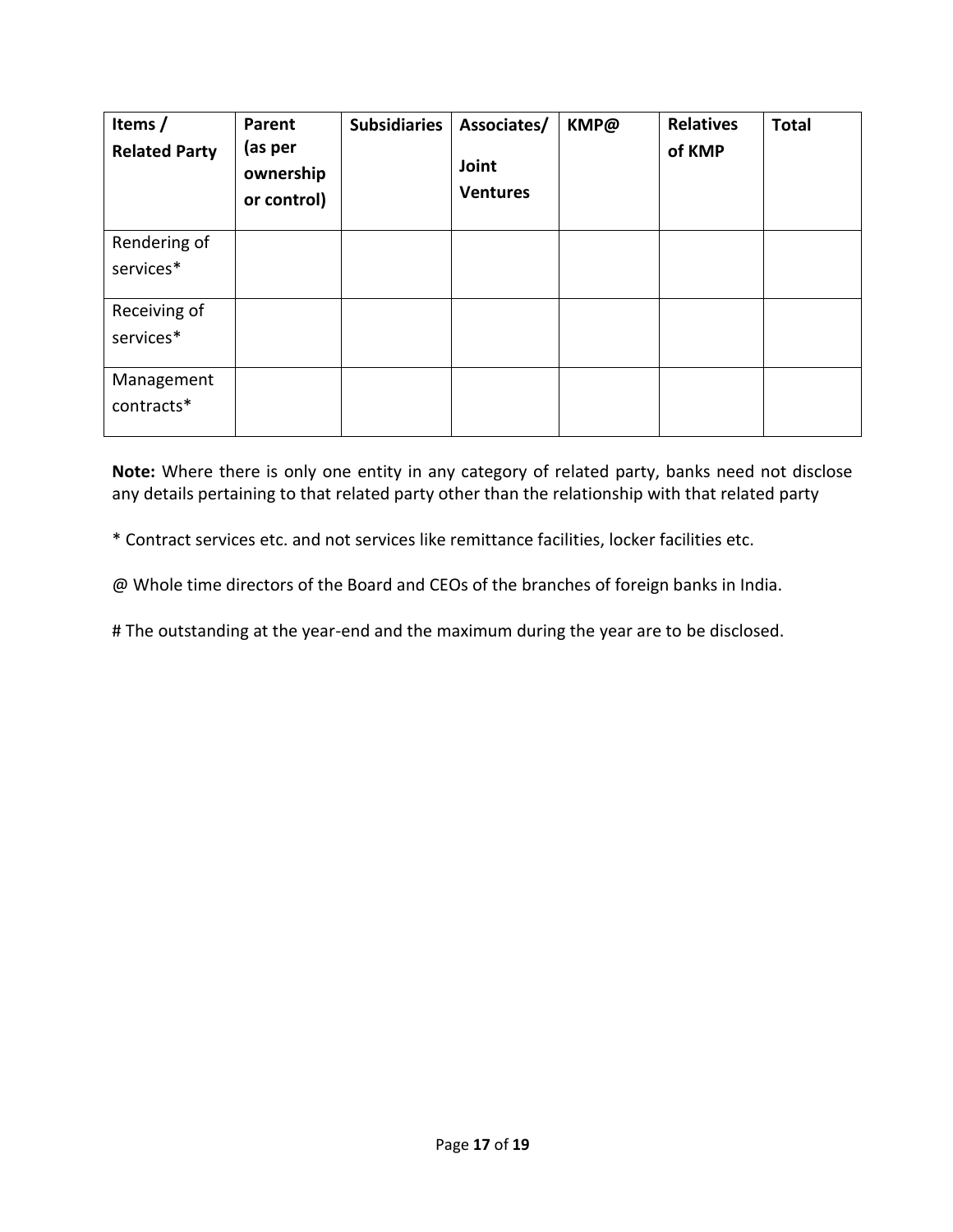#### **Annexure 2**

#### **Format of declaration to be given by the Directors/KMP/Related Party & Relatives**

I, \_\_\_\_\_\_\_\_\_\_\_\_\_\_\_\_\_\_\_\_\_\_\_\_\_\_\_\_\_\_\_ son/daughter/spouse of \_\_\_\_\_\_\_\_\_\_\_\_\_\_\_\_\_\_\_\_\_\_\_\_ resident of \_\_\_\_\_\_\_\_\_\_\_\_\_\_\_\_\_\_\_\_\_ being a Director/Key Management Personnel (KMP)/relative of Director/KMP/related party in the company hereby give notice of my interest of concern in the following company or companies, bodies corporate, firms or other association of individual/transactions:

| $\mathbf{1}$   | Companies/Body<br>of<br>the<br>Name                     |  |
|----------------|---------------------------------------------------------|--|
|                | Corporate/Firms/Association of Individuals              |  |
| $\overline{2}$ | The name of the related party and nature of             |  |
|                | relationship                                            |  |
| 3              | The nature, duration of the contract and particulars of |  |
|                | the contract or arrangement                             |  |
| 4              | <b>Nature of Transactions</b>                           |  |
| 5              | Material terms of the contract or arrangement           |  |
|                | including the value, if any                             |  |
| 6              | Any advice paid or received for the contract or         |  |
|                | arrangement, if any                                     |  |
| $\overline{7}$ | Manner of determining the pricing and other             |  |
|                | commercial terms, both included as part of contract     |  |
|                | and not considered as part of the contract              |  |
| 8              | Whether all factors relevant to the contract have       |  |
|                | been considered, if not, the details of factors not     |  |
|                | considered with the rationale for not considering       |  |
|                | those factors                                           |  |
| 9              | Whether arm's length transaction                        |  |
| 10             | Whether as per approved scheme of the Bank              |  |
| 11             | Any Other information relevant or important for the     |  |
|                | Board to take a decision on the proposed transaction    |  |

Signature:

| Date: |  |  |
|-------|--|--|
|       |  |  |

Designation: \_\_\_\_\_\_\_\_\_\_\_\_\_\_\_\_